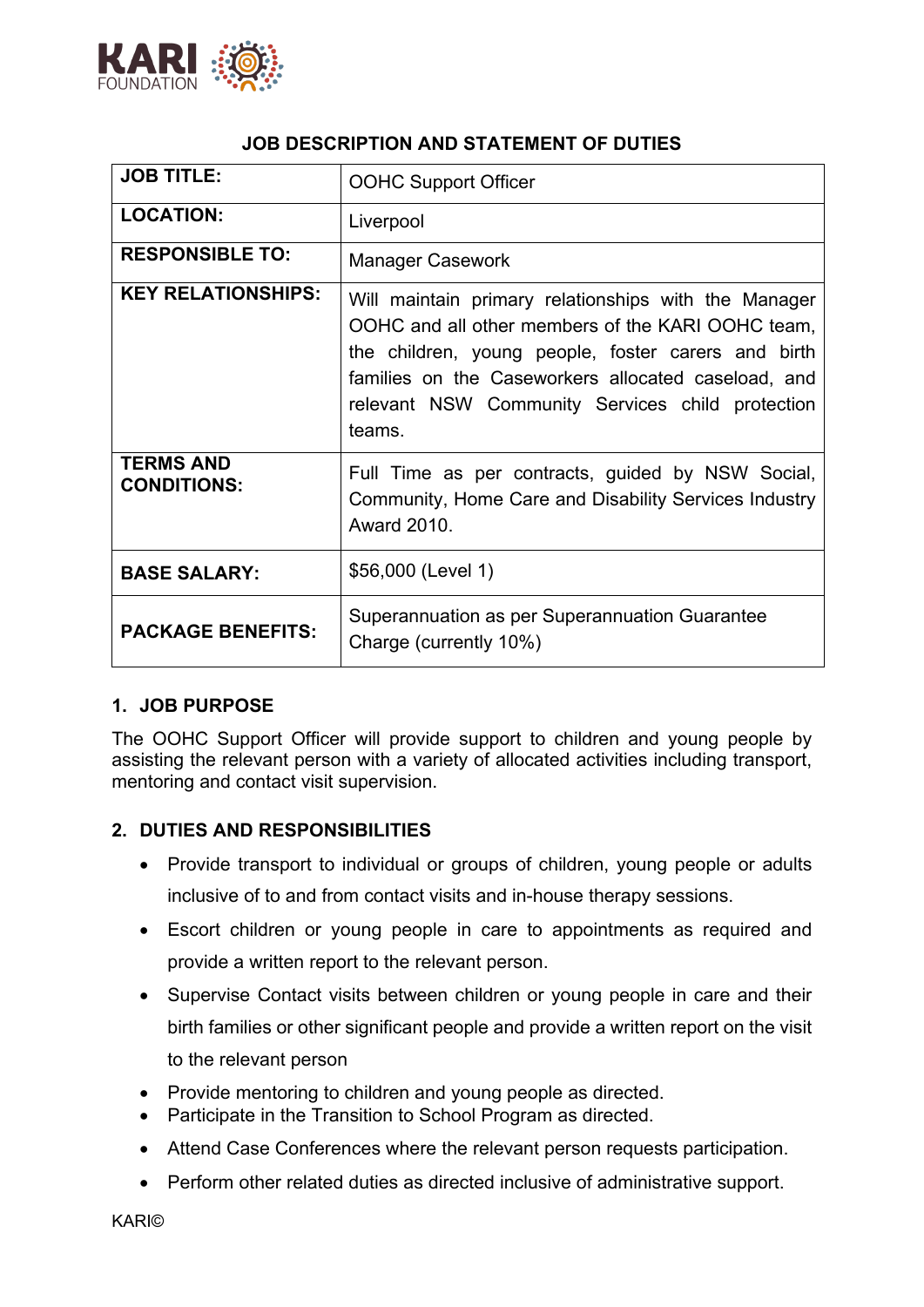

- Undertake training as required.
- Attend monthly supervision meetings with your Line Manager and complete the tasks identified at these meetings. Identify personal learning needs and give feedback on the service including the identification of gaps and areas for improvement.
- Attend any KARI meetings as requested by your Line Manager.
- Undertake and participate in regular evaluations of the service and take part in annual appraisals of staff performance and team planning days.
- Undertake specific tasks allocated by your Line Manager relating to the promotion of the service and the enhancement of the partnership between the team and key stakeholders.
- Contribute to the development and maintenance of a positive, supportive and collaborative team environment including the ongoing learning of all team members through the sharing of ideas and feedback from training.
- Advocate for KARI and Aboriginal people, children and young people in the sector.
- Other duties as directed.

#### **SELECTION CRITERIA**

Essential:

- Aboriginality
- Current NSW Drivers' License with minimum requirement P2.
- Willingness to undertake a Working with Children Check and National Police Check.
- Excellent communication and interpersonal skills.
- Demonstrated problem solving skills.
- Demonstrated computer literacy in Word.
- Good report writing skills.
- Demonstrated ability to work well within a team.